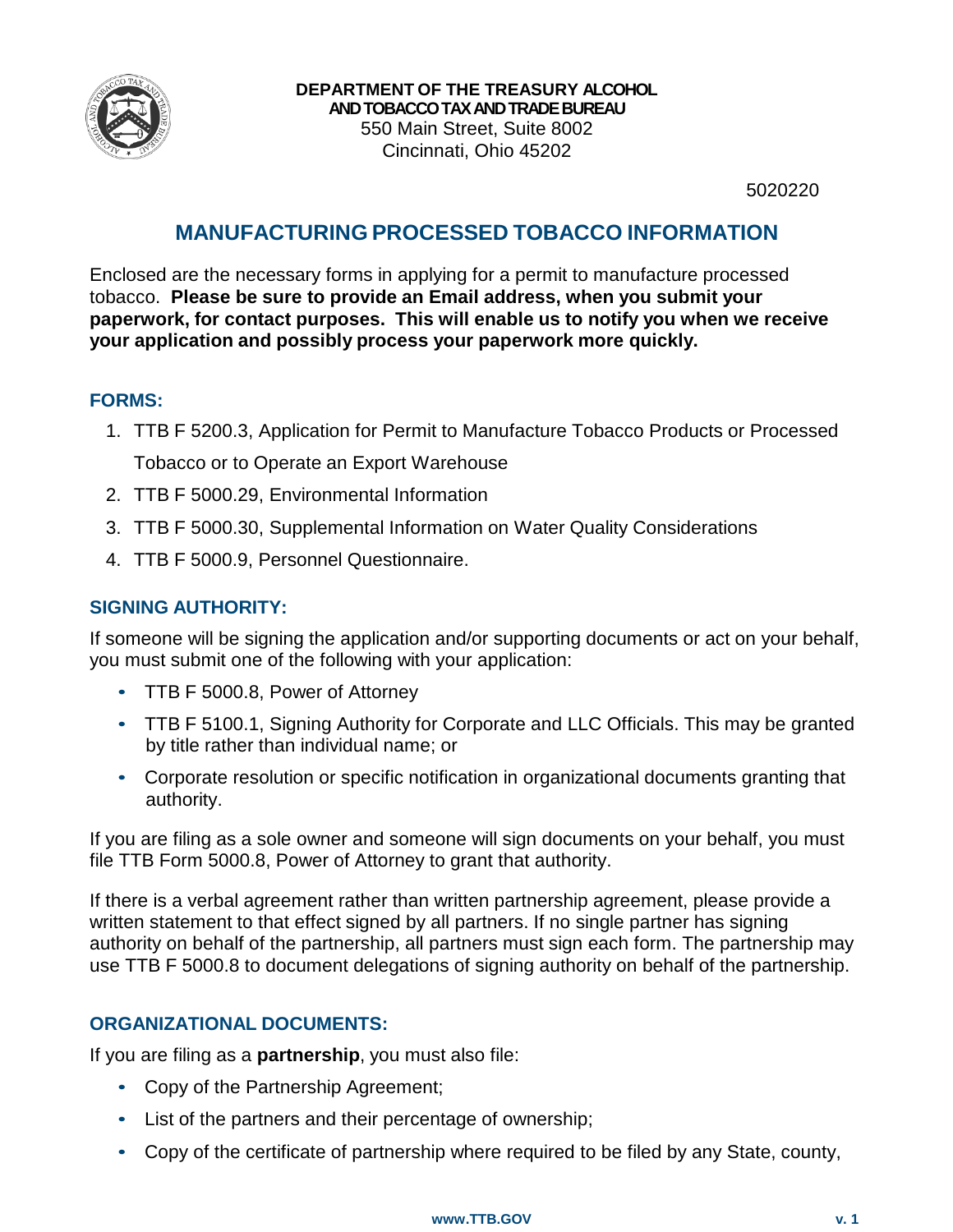or municipality;

If you are filing as a **corporation**, you must also file:

- List of officers, directors, and anyone holding more than 10 percent stock showing the number of shares held;
- Copy of Articles of Incorporation and certificate of incorporation executed by an officer of the state in which incorporated
- Copy of Bylaws

If you are filing as a **limited liability company**, you must also file:

- List of members/managers and their percentage of interest;
- Copy of the certificate of organization executed by an officer of the state in which organized;
- Copy of Articles of Organization
- Copy of Operating Agreement

## **PERSONNEL INFORMATION**

Your application submitted using TTB F 5200.3 must include information specified on the form and instructions regarding certain persons involved in the ownership or control of your business. Please note Items 11 and 12 on the form, and related instructions P and Q. You must complete Item 11 (using copies of Page 2 of the application form) for each person identified.

## **OTHER REQUIREMENTS**

If the premises to be used for this operation are eligible for the National Register of Historic Places, you should not begin construction or remodeling until you have contacted the State Historic Preservation Office (see enclosed information).

More information can be found on our website - [www.ttb.gov.](http://www.ttb.gov/) Click on the "Tobacco" tab. If you have any questions, please contact the National Revenue Center at 1-877-882-3277. You may also write us via e-mail at [ttbtobacco@ttb.gov](mailto:ttbtobacco@ttb.gov)

**Enclosures** 

**[www.TTB.GOV](http://www.ttb.gov/) v. 1**